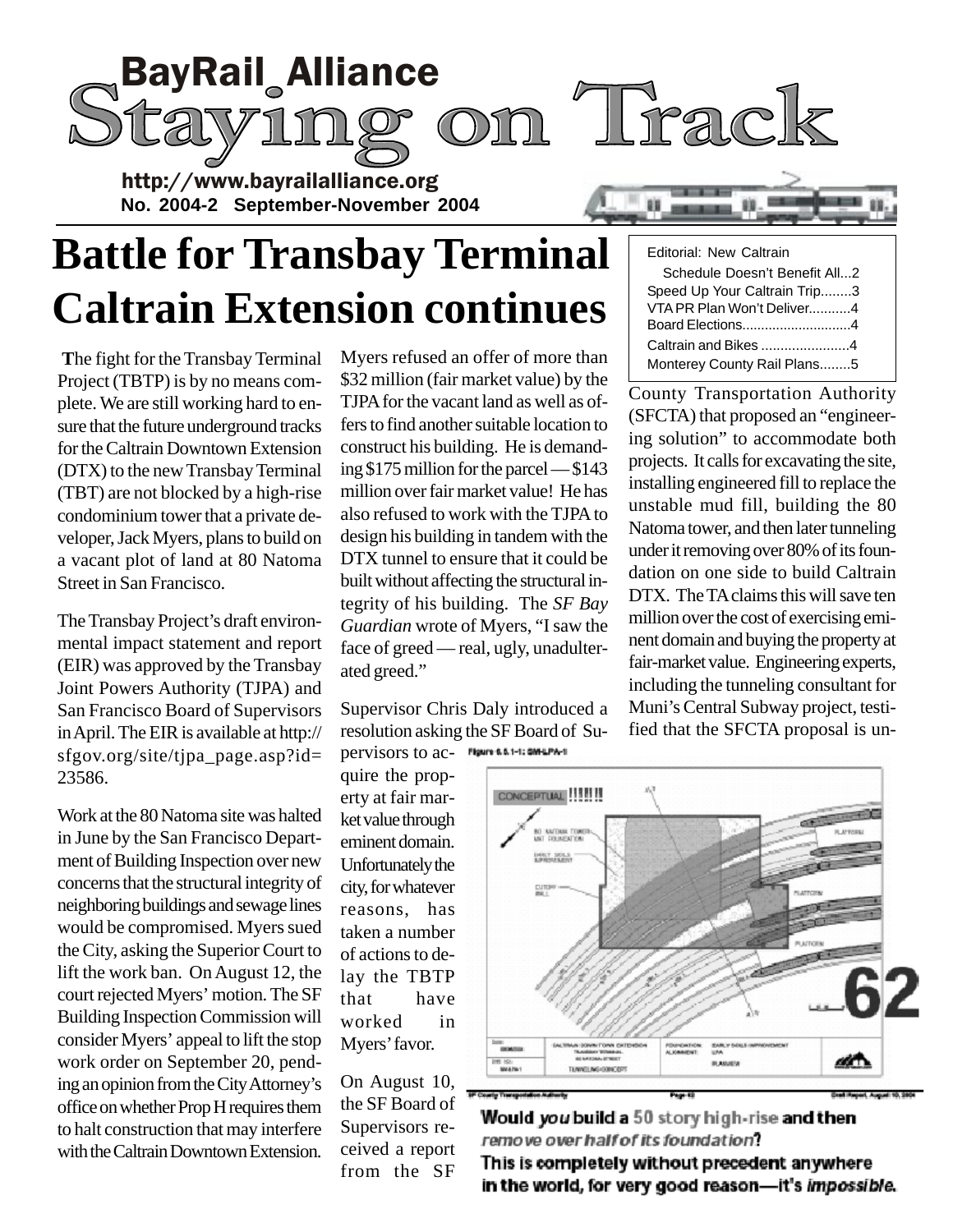workable and should be rejected outright.

The purported SFCTA "solution" is a complete disaster in its geotechnical, engineering, construction, logistical, safety, insurability, legal and economic aspects. Insurance agencies are unlikely to underwrite the tunneling under the tower as its structural integrity would be at great risk. If this ridiculous proposal is enacted, it will become impossible to build the DTX. That would spell the end of the entire Transbay Terminal Project, because without DTX, the new bus facility would not be built and the massive redevelopment, including the construction of more than 3,000 affordable housing units, would not take place.

On August 13, the Transbay Joint Powers Authority (TJPA) board met to consider "Urging the San Francisco Board of Supervisors to initiate eminent domain proceedings to acquire Block 3721, Lots 045A, 046, 053, and 054, parcels

On August 17, the SF Board of Supervisors, sitting as the SFCTA, reviewed the SFCTA's proposed "solution" to the conflict between the 80 Natoma and Caltrain DTX projects.

 Unfortunately, SFCTA voted to give its staff up to \$10 million to spend during the next 30 days to further investigate a conceptual engineering "solution" These SFCTA actions are illegal. Under Proposition K, the TJPA is designated as the lead agency, not the SFCTA, which cannot appropriate funds to itself for this preposterous "solution" project. In addition, state law places jurisdiction for the Transbay Terminal Project with the TJPA, and the SFCTA action violates that law. (Adding insult to injury, SFCTA had even

called Myers to inform him of their "assessment report" on their "solution" before they bothered to inform the TJPA.)

The Supervisors also voted to delay consideration of condemnation of the property, and voted against allocating money to the TJPA to allow it to commence preliminary engineering for the TBTP. Supervisors Chris Daly, Bevan Dufty, and Tom Ammiano voted with us, except for the final vote where Ammiano joined the rest of his colleagues. All of the others, including McGoldrick, Sandoval, Gonzalez, Maxwell, Alioto, Ma, Elsbernd, and Peskin voted in a way that favored the developer, Myers. The delay in condemning the property, creates increased costs for the city and endangers the TBTP, contrary to the will of the voters and Prop H.

A letter signed by nine members of the state Assembly demands that the Board support the TJPA condemnation efforts. This letter was signed by John Burton, Don Perata, Assembly Speaker Fabian Nunez, as well as Jackie Speier, Tom Torlakson, Byron Sher, Liz Figeroa, Leland Yee and John Dutra.

#### **Action needed**

We have a chance to get the board of supervisors to vote for condemnation on Sept 21 but we have to keep the pressure on. *Here's what you can do:*

– Several of the Supervisors are up for election, including McGoldrick and Sandoval. These two were not supportive of our efforts on August 17. If your supervisor is McGoldrick, Sandoval, Gonzalez, Maxwell, Alioto, Ma, Elsbernd, or Peskin, please contact him or her and express your dismay at their votes, and urge them to support condemnation of the 80 Natoma property on Sept. 21.

– Thank Senator Burton and Assemblymember Yee for their continued support of the Terminal project.

– Especially, thank Chris Daly and Bevan Dufty for all their help. They continue to be great supporters of the TBTP.

Contact information for the supervisors: http://sfgov.org/site/bdsupvrs\_index.asp

For more information, see:

http://bayrailalliance.org/caltrain/dtx/ index.html

www.sfcta.org/TBTDraftReport.htm

http://sfgov.org/site/uploadedfiles/tjpa/ Tech-Report.pdf

The Transbay Terminal is essential for future statewide high-speed rail and the integration of our regional public transit into a convenient downtown hub. Don't let greedy private developers sabotage this project.

#### *Editorial*

# **New Caltrain schedule doesn't benefit everyone**

Since Caltrain's new schedule with Baby Bullet service went into effect in June, my daily Caltrain commute from Foster City (via Hayward Park) to Silicon Valley (at Lawrence) takes 30 minutes longer. Fewer trains stop now at Hayward Park, and those that do mostly locals — are at less convenient times than before June. The most convenient train in the evening from Lawrence to Hayward Park now waits there 5 minutes for a Bay Bullet to pass, and then makes one more stop than before. cont'd p. 3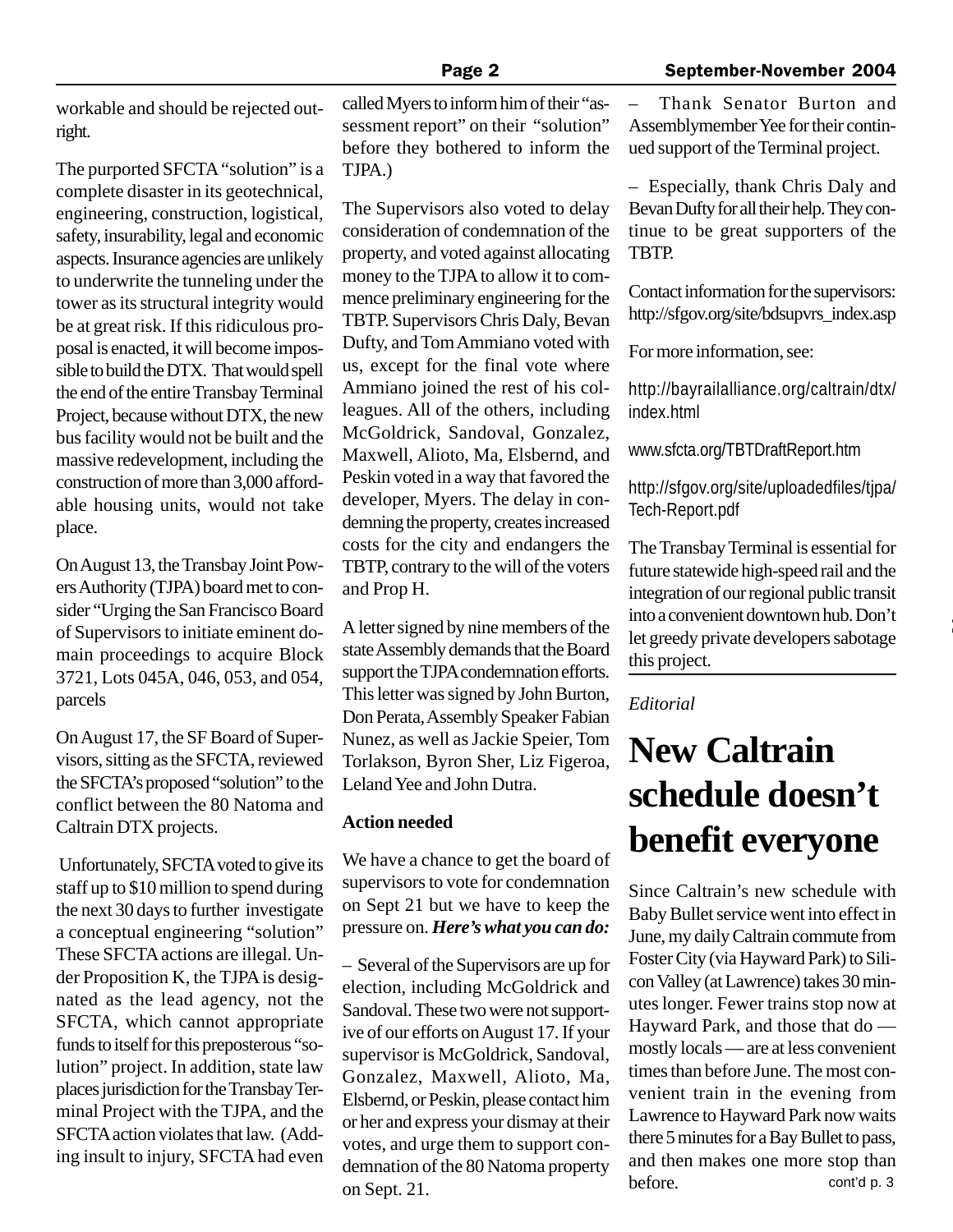## **Staying on Track**

My employer has added time to the commute by providing fewer shuttles between Lawrence and its campuses, and now puts my campus at the end of the shuttle route rather than at the beginning, as before the new Caltrain schedule.

Before June 5, I could leave the house at 7:10 am, and be at my desk in an hour.

Since June 5, with the new train and shuttle schedules, it takes one-and-ahalf hours.

The wait at Lawrence Expressway is annoying because of noise and exhaust from both north- and southbound trains which hold under the bridge waiting for Baby Bullets to zip through in both directions, sometimes with horns blaring. I've started using earplugs during that 16-minute wait.

Sometimes I use Hillsdale, but it takes me longer to get to and from my home

 $\sim$   $\sim$ 

than from Hayward Park, even though Hillsdale is closer. And Hillsdale is far more crowded. Parking there can be problematic.

I've examined every possible way to take advantage of Baby Bullets but there is simply no way I can utilize them without long waits to get to Lawrence from Palo Alto, Mountain View, or back-tracking from San Jose. Doing so only makes the commute time even longer.

I hear many similar complaints from Silicon Valley folks, most of whom use Lawrence. Caltrain needs some schedule revisions to better serve non-Baby Bullet users.

### *Ryan Hoover, Editor*

PS – I have customized the new Caltrain schedule in Excel so that all trains listed for each stop are in the correct chronological order. Contact me — Ryan Hoover — for a copy.

# **Speed Up Your Caltrain Trip**

*Get additional frequencies and a faster trip on Caltrain by "doubling back"*

New Baby Bullet schedule got you down? Upset that your local service isn't as good as it was? Board member Andy Chow has put together a guide that may help with some of your trips.

By taking trains backwards from your destination to a higher-ridership station, passengers can receive a more frequent and sometimes faster service. Andy's customized timetables provide information on when and where to doubleback to reduce your wait time and speed up your trip.

Check it out at:

 $\blacksquare$ ٦

www.netjournal.homestead.com/ files/transit/doubleback.htm

# ; *YES! I support improving Caltrain and Regional Transit!*

I support BayRail Alliance's efforts to promote a regional transit system by upgrading Caltrain and extending it to downtown San Francisco, improving connections between buses, trains, and other transit modes, and establishing a High Speed Rail system connecting the Bay Area and Southern California.

### *I am enclosing a contribution to help fund BayRail Alliance's programs.*

| \$35 Regular                                                                                                                                                                       | ____ \$50 Sponsor ________ \$100 Patron                          |  |                    |  | New member                                                                                              |  |  |
|------------------------------------------------------------------------------------------------------------------------------------------------------------------------------------|------------------------------------------------------------------|--|--------------------|--|---------------------------------------------------------------------------------------------------------|--|--|
| \$250 President's Club                                                                                                                                                             | $\frac{\$}{\$}$ Other $\frac{\$15 \text{ Student/low income}}{}$ |  |                    |  | Renewal of membership                                                                                   |  |  |
| We are supported entirely by member contributions. Voting memberships start at \$15 or \$35,<br>as applicable. As we engage in lobbying, dues are not tax-deductible at this time. |                                                                  |  |                    |  | I can help by:                                                                                          |  |  |
|                                                                                                                                                                                    |                                                                  |  |                    |  | Calling or writing local public<br>officials when you tell me about<br>important transportation issues. |  |  |
| Address:                                                                                                                                                                           |                                                                  |  |                    |  |                                                                                                         |  |  |
|                                                                                                                                                                                    |                                                                  |  | State: <u>Zip:</u> |  | Volunteering two hours a month<br>(or more)                                                             |  |  |
|                                                                                                                                                                                    |                                                                  |  |                    |  | Mail to the address listed on the<br>back, or contact us toll free at:                                  |  |  |
|                                                                                                                                                                                    |                                                                  |  |                    |  | $(866)$ 267-8024                                                                                        |  |  |

#### Page 3 September-November 2004

2004−2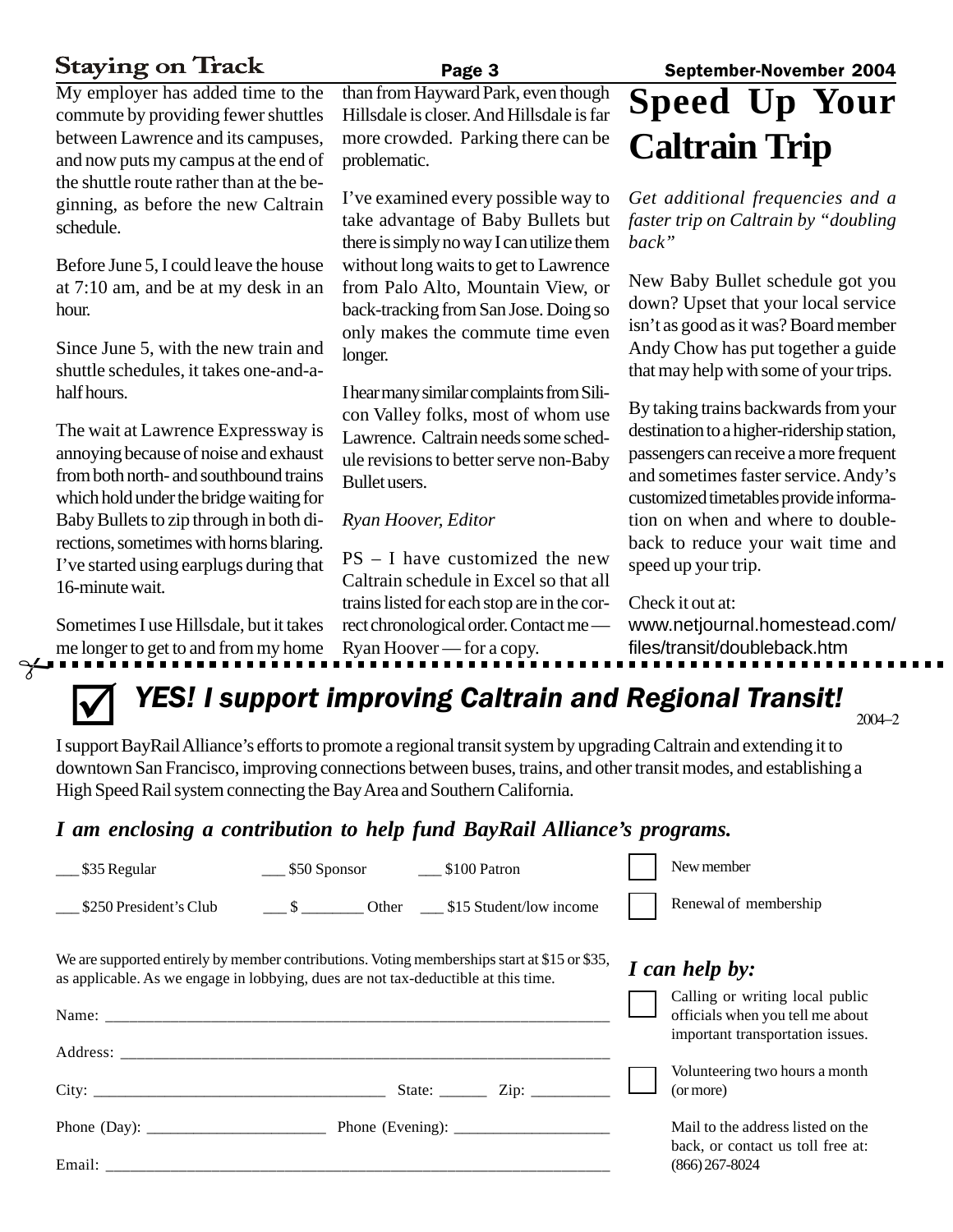## **Staying on Track**

*The following letter to the editor was submitted to the* San Jose Mercury News*. They didn't publish it, so we thought we'd publish it here.*

# **VTA PR campaign won't deliver**

Thanks to the *Mercury News* for uncovering the Santa Clara Valley Transportation Authority's (VTA's) plan to award public funds to politically-connected buddies (September 2, page 1A). Clearly, this contract needs more vetting. It was put on the board's consent calendar, with details kept secret. The sums are large compared to what consultants typically charge for marketing and public outreach work.

If a major goal of this PR campaign by VTA is to increase public transit ridership, why is the money going to Washington lobbyists, a polling firm, and con-

## **Caltrain and Bikes**

Limited bike capacity of the new Baby Bullet trains has spurred many cyclists to write angry letters and petitions. While riders were forewarned about the limited capacity long ago, we're sympathetic to these concerns, and have some comments.

The speedy new trains have been very popular. The new service has saved many riders a lot of time and has boosted Caltrain's image and appeal. Significantly, the Baby Bullets have reversed a two-year trend of declining ridership, even as VTA, for example, continues to lose riders.

Three entities contribute to Caltrain operations, VTA, SamTrans, and the sultants connected with the financiallychallenged BART project? VTA's bus service cuts and steep fare hikes save less money that what's proposed to be spent on this contract while causing VTA to lose riders.

No amount of PR can hide the fact the 2000 Measure A campaign badly misled voters. According to numbers released last month, even a \*third\* half cent tax won't allow VTA to deliver all Measure A promises by 2036.

A PR campaign for another tax to build projects that VTA can't afford to operate, won't restore public confidence. Instead, VTA should use existing resources to provide rapid bus with affordable fares among other simple improvements to attract riders, just as Caltrain has done with its Baby Bullet trains.

### *-Margaret Okuzumi*

city/county of San Francisco. They have contributed basically the same amount of money to Caltrain for the past four years. In order to be able to run the new Baby Bullet trains with no budget increase in these tough economic times, Caltrain squeezed savings from many places, including, unfortunately, local service. Last May, the Peninsula Corridor Joint Powers Board approved a very tight budget that barely allowed Caltrain to run any Baby Bullet service at all, crossing their fingers that increased ridership and revenues would save the day. Fortunately, that's been the case so far.

Caltrain recently posted an FAQ about the bike capacity situation on their website, at http://www.caltrain.com/ caltrain\_bike\_FAQs.html

# **BayRail Alliance Board Elections**

It's that time of year again. We are seeking a few good people for our board, to serve 2-year terms. Board members set policy for the organization and are responsible for our organization's health. Because we are a volunteer-run organization, you will be expected to assist in our operations as well as governance.

We especially are seeking board members with business, financial or accounting expertise. However, potential board members need only have an interest in furthering our rail/transit advocacy and the ability to devote time and effort to their duties. If you are interested in serving on our board, please contact Margaret Okuzumi by e-mailing okuzumi@silcon.com.

As far as we see it, the way to solve the problem is to 1) improve bike storage facilities at all stations, 2) increase on-board bike capacity and 3) increase frequency of train service.

All of those things require money. We just told you that Caltrain's budget was a nail-biter. We've communicated with Caltrain staff and they're well aware that bicycle capacity is an issue.

So what to do? Caltrain staff can't tell you who to lobby, but we can. Here are our suggestions:

- Lobby VTA, SamTrans, and the city/county of San Francisco. Send letters to their board of directors (or to the SF Board of Supervisors in the case of San cont'd p. 6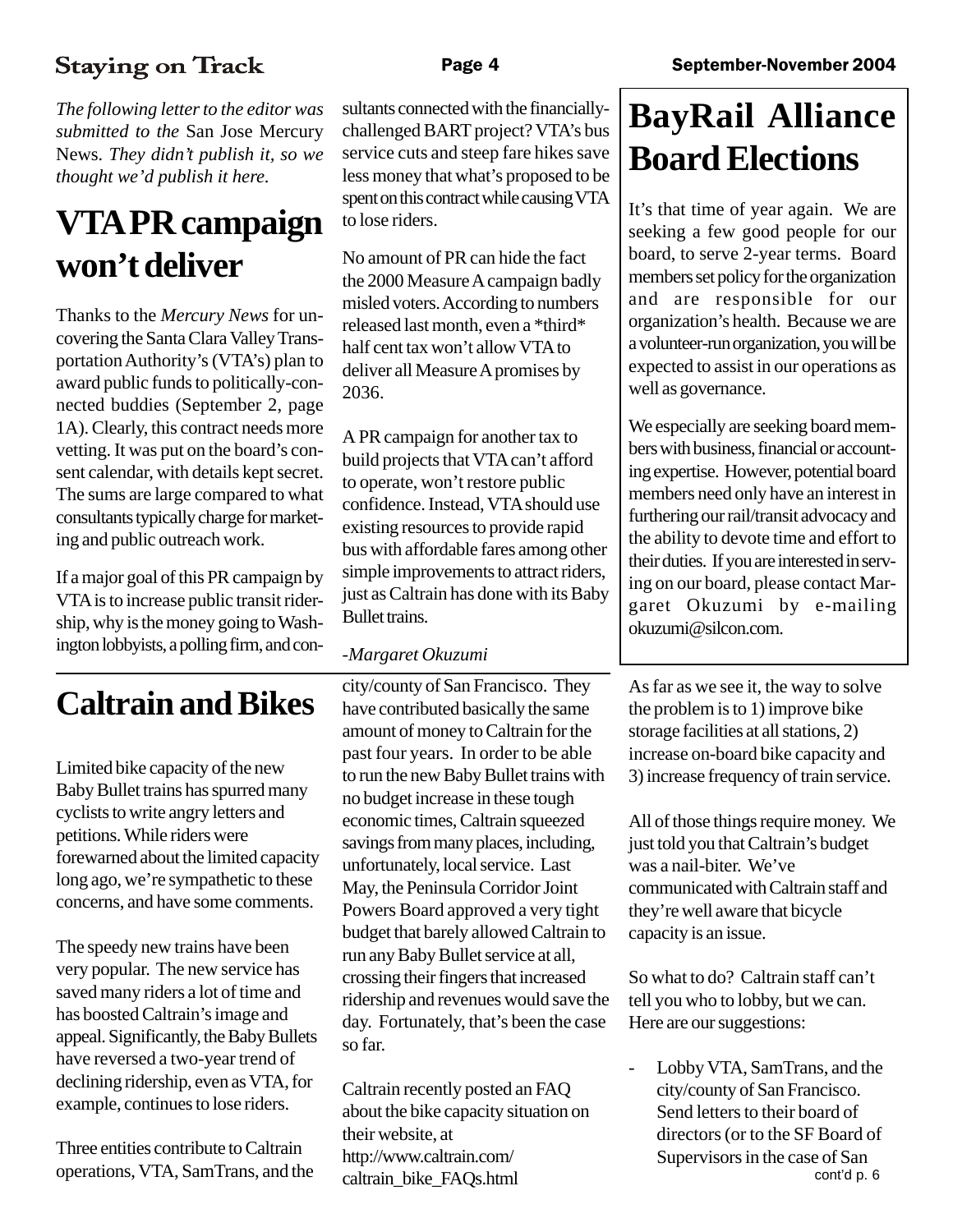### **Staying on Track**

### Page 5 September-November 2004

# **Monterey County Rail Plans**

The Transportation Agency for Monterey County (TAMC) is creating an Alternatives Analysis for the Monterey Branch Line to prepare for an application for federal New Starts funds. The Monterey Branch is a separate but related project to TAMC's plans for a Caltrain extension to Salinas. Six of the eight alternatives for the Monterey branch service assume a Caltrain extension to Salinas via Pajaro and Castroville. Three alternatives assume rail service to Salinas is a statefunded California Amtrak intercity service rather than a Caltrain extension.

In decades past, Monterey County had Southern Pacific's *Del Monte Express*, a steam-powered train that ran between San Francisco and Pacific Grove. Currently, Monterey County is served by Amtrak's *Coast Starlight* and a Monterey-Salinas Transit bus connection to Gilroy that meets Caltrain. Amtrak plans a future "Coast Daylight" train between San Francisco and Los Angeles. TAMC hopes to expand Caltrain to Salinas, as well as passenger rail service to the Monterey Peninsula.

### *Caltrain extension to Monterey County project*

TAMC plans two roundtrips/weekday for the Caltrain extension, increasing to four roundtrips in ten years. They expect to attract 530,000 riders/year with a one-way fare of about \$4.80. TAMC plans to complete the EIR for the Caltrain extension next year and to acquire the right-of-way in 2006.

They hope to begin service in 2009. They plan new stations in Pajaro and Castroville and propose to add a train layover facility, parking garage, and bus transit center to the Salinas station.

### *Monterey Peninsula proposals*

For the Monterey Peninsula service project, TAMC purchased the Monterey Branch Line, extending from Castroville to Monterey, from Union Pacific Railroad in September 2003 using state Proposition 116 funds. The analysis for service on this line includes eight alternatives and a no-build option:

1. Extend Caltrain to Salinas.

2. Provide state-sponsored, limited stop Amtrak service to a station at the former Fort Ord.

3. Extend Caltrain to Salinas and provide Caltrain branch service to Marina. 4 . Run a bus shuttle from Seaside, in lieu of rail, connecting to Caltrain in Castroville.

5. Run local rail or bus rapid transit service along the Monterey branch to connect with Caltrain at Castroville.

6. Extend local rail or bus rapid transit service from Monterey to Salinas via Castroville in addition to extending Caltrain to Salinas.

7. Overlay Amtrak intercity rail service to the Monterey Peninsula onto 6. 8. Add no new rail service but run bus service to points north from Fort Ord, Salinas and other communities assuming certain highway improvements are made.

### *Cost and funding*

Total cost of the Caltrain extension is estimated to be \$70.7 million. Net annual operating cost is projected to be \$0.7 million. TAMC hopes to fund the Caltrain service with Federal New Starts and state transportation funds, "other agencies", and a local half-cent sales tax on the ballot in Monterey County in June 2005. If it passes, the tax, would provide \$17.5 million for extending Caltrain to Salinas and the Monterey Peninsula. Bus capital and operations would receive \$28 million from the tax, out of a total of \$350 million expected to be collected. A local tax on this November's ballot in Santa Cruz would provide \$6 million for the Pajaro station.The Caltrain Salinas extension also has a \$1 million earmark in Federal funds, \$3 million from Prop 116, and \$20 million from Traffic Congestion Relief Program funding. ###